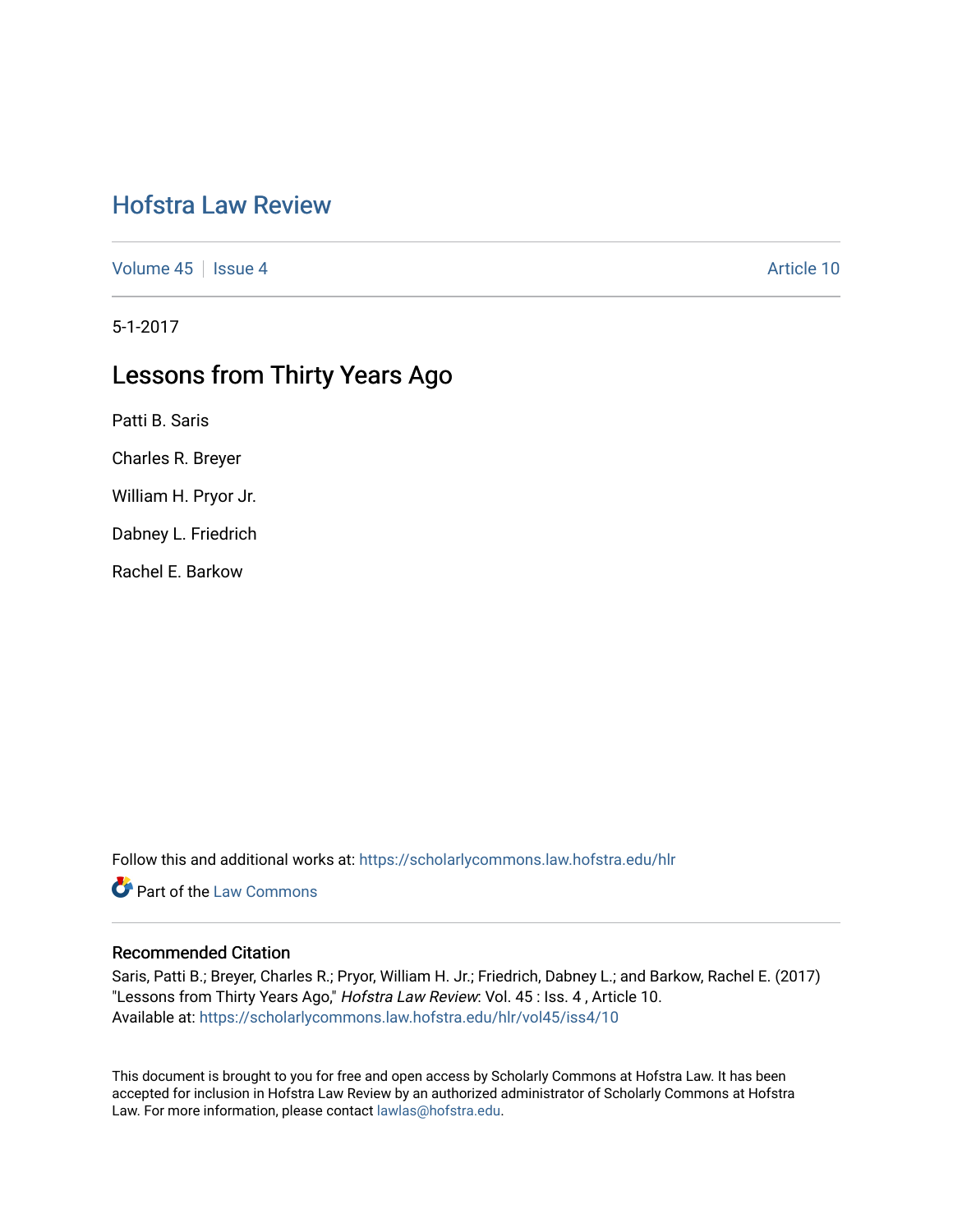### **LESSONS** FROM THIRTY YEARS **AGO**

*Patti B. Saris\* Charles R. Breyer\*\* William H. Pryor, Jr.\*\*\* Dabney L. Friedrich\*\*\*\* Rachel E. Barkow\*\*\*\*\**

On October **29,** *1985,* seven members of a newly established federal agency met to do what had never been done before: to create a set of national sentencing policies and practices that would apply to federal criminal cases throughout the country.' Their task was enormous and their time limited-with only eighteen months to develop what became known as the Federal Sentencing Guidelines.<sup>2</sup> On April **13, 1987,** the United States Sentencing Commission, **by** a vote of six to one, promulgated the first Guidelines Manual.' What was the decision-making process? What ideas failed and which ones carried the day? Which Commissioners and Commission staff can **be** credited for particular aspects of the Guidelines Manual? In short, how did the original Commission develop the original Federal Sentencing Guidelines?

The Article that follows offers detailed responses to these questions.<sup>4</sup> Its authors, two members of the Commission's staff-Brent

*2. Id.*

**<sup>\*</sup>** Chief **U.S.** District Court Judge for the District of Massachusetts; Chair of the **U.S.** Sentencing Commission **2010-2016.**

**<sup>\*\*</sup>** Senior **U.S.** District Court Judge for the Northern District of California; Commissioner of the **U.S.** Sentencing Commission.

**<sup>\*\*\*</sup> U.S.** Circuit Court Judge for the Eleventh Circuit; Acting Chair of the **U.S.** Sentencing Commission.

<sup>\*\*\*\*</sup> Commissioner of the **U.S.** Sentencing Commission, **2006-2016.**

<sup>\*\*\*\*\*</sup> Segal Family Professor of Regulatory Law and Policy at the New York University School of Law; Commissioner of the **U.S.** Sentencing Commission.

**<sup>1.</sup>** Stephen Breyer, *The Federal Sentencing Guidelines and the Key Compromises upon Which They Rest,* **17** HOFSTRA L. REV. **1, 5-6 (1988).**

*<sup>3.</sup> Id.* at **6; U.S. SENTENCING** GUIDELINES **MANUAL (U.S. SENTENCING COMM'N 1987,** amended **2016);** Ilene H. Nagel, *Structuring Sentencing Discretion: The New Federal Sentencing Guidelines,* **80 J.** CRIM. L. **&** CRIMINOLOGY **883, 922 (1990).**

*<sup>4.</sup> See generally* Brent **E.** Newton **&** Dawinder **S.** Sidhu, *The History of the Original United*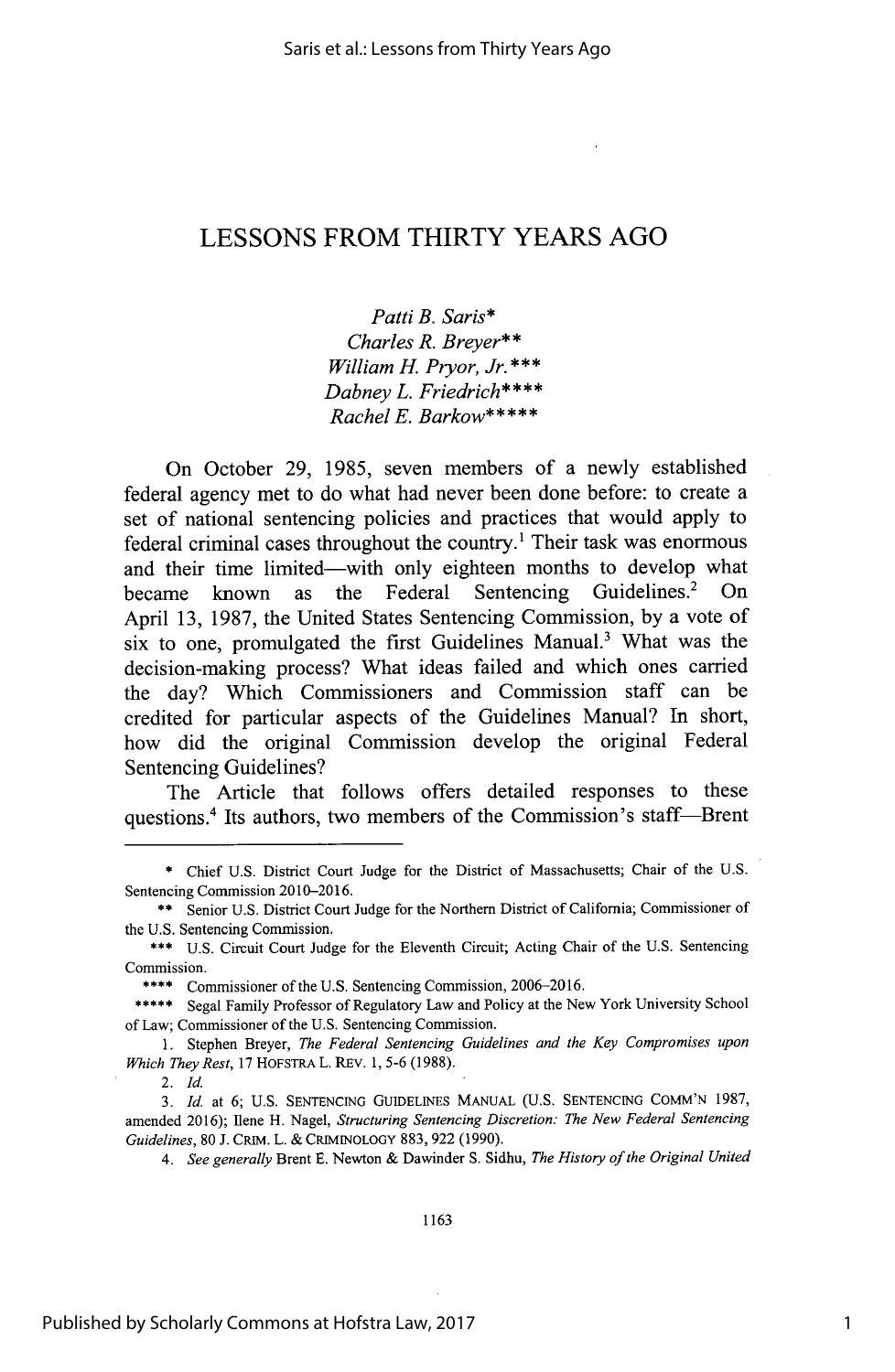#### *HOFSTRA LA WREVIEW* 1164 [Vol. **45:1163**

**E.** Newton and Dawinder ("Dave") **S.** Sidhu-have engaged in extensive research about the deliberative process and key policy decisions of the original Commission.' Their Article does not purport to offer a definitive historical account of the original Commission, but it does expand substantially upon the existing scholarship and offers new insights into the groundbreaking work of the original Commission.<sup>6</sup>It does so **by** drawing on a wide variety of historical sources, many of them not publicly available.' They have reviewed thousands of pages of records, including the original Commission's meeting minutes, transcripts of its public hearings, its correspondence with outside parties, its internal memoranda, and data analyses.<sup>8</sup> They also have compared the different iterations of draft guidelines prepared during the first eighteen months of the Commission's existence, which culminated in the promulgation of the original Guidelines Manual in **1987.9** Finally, their Article has the benefit of oral histories of some of the original Commissioners (Judge William Wilkins, Justice Stephen Breyer, Judge George MacKinnon, and Commissioner Ilene Nagel) and a key original staff member (General Counsel and future Commissioner John Steer), which were recorded in the  $1990s$ .<sup>10</sup>

Examining the original Commission's work is not simply a matter of academic historical interest. Both the current Commission and some members of Congress recently have shown a desire to achieve a new round of "sentencing reform" at the federal level<sup> $11$ </sup>—in part in response to the fact that the federal incarceration rate (in relation to the general

- **8.** *See generally id.*
- **9.** *Id. at 1199-1209.*
- **10.** *See id.* at **1188-91.**

*States Sentencing Commission, 1985-1987, 45* HOFSTRA L. REV. **1167 (2017)** (discussing the ideas and the process behind the creation of the original Federal Sentencing Guidelines).

*<sup>5.</sup> Id* at **1221-1300.**

*<sup>6.</sup> See generally id.* (discussing the importance and groundbreaking effects of the work of the original Commission). Although some of the original Commissioners and staff members have written about the early years of the Commission, there is no single historical account of all of the key policy decisions of the original Commission. *See, e.g., Breyer, supra* note **1,** at **2-31;** Peter B. Hoffman **&** James L. Beck, *The Origin of the Federal Criminal History Score, 9* **FED. SENT'G** REP. **192, 193-96 (1997);** Nagel, *supra* note **3,** at **913-32;** Paul H. Robinson, *A Sentencing System for the 21st Century?,* **66** TEx. L. REV. **1,** 14-41 **(1987);** William W. Wilkins, Jr., *The Federal Sentencing Guidelines: Striking an Appropriate Balance,* **25 U.C. DAVIS** L. REV. **571, 573-83 (1992).**

**<sup>7.</sup>** *See generally* Newton **&** Sidhu, *supra* note 4.

**<sup>11.</sup>** *See, e.g.,* Sentencing Reform and Corrections Act of **2015, S. 2123,** 114th Cong. (proposing significantly lower statutory mandatory minimums for federal drug-trafficking offenses); Proposed Priorities for Amendment Cycle, **81** Fed. Reg. 37,241, 37,241 (June **9, 2016)** (noting the Commission's intent to "continu[e] **.** . **.** its multi-year examination of the overall structure of the guidelines *post-Booker,* possibly including recommendations to Congress on any statutory changes and development of any guideline amendments that may be appropriate").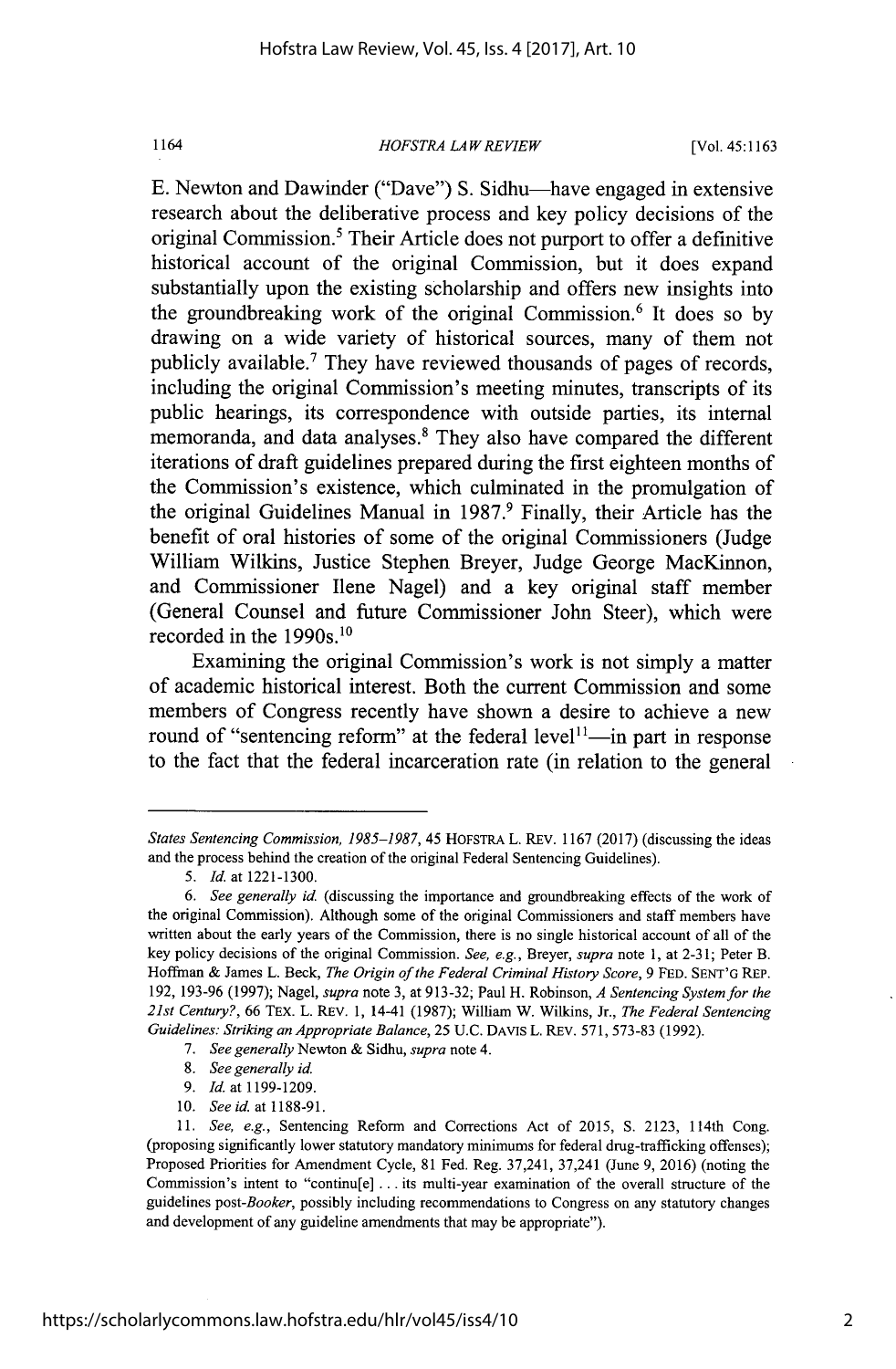bipartisan interest in structural reform and simplification.<sup>15</sup> Finally, there is a renewed focus on rehabilitation and promoting alternatives to incarceration. <sup>16</sup>**All** of these trends may lead to revamping a guidelines system that was designed before the Supreme Court, in **2005,** rendered the formerly "mandatory" guidelines as "advisory" only.<sup>17</sup> Charting the

<sup>12.</sup> In **1987,** the federal prison population was around **50,000** and the total population in the United States was around 242 million-meaning .02% of the **U.S.** population was incarcerated in federal prison. *See Historical National Population Estimates: July 1, 1900 to July 1, 1999,* **U.S.** CENSUS BUREAU, (June **28,** 2000) https://www.census.gov/population/estimates/nation/ popclockest.txt; *Statistics,* **FED.** BUREAU OF PRISONS, https://www.bop.gov/about/statistics/ population statistics.jsp (last updated July **27, 2017,** 12:00 AM). **By** the end of **2016,** the federal prison population was around **190,000,** and the total **U.S.** population was around **325** millionmeaning **.06%** of the **U.S.** population was incarcerated in federal prison. *See Statistics, supra; U.S. and World Population Clock,* **U.S.** CENSUS BUREAU, https://www.census.gov/popclock/ (last visited Aug. **1, 2017).**

*<sup>13.</sup> See* **JUSTICE** RESEARCH **&** STATISTICS Ass'N, **U.S.** DEP'T OF **JUSTICE,** CRIME **AND JUSTICE** ATLAS 2000, at **36-37** (2000), http://www.jrsa.org/projects/CrimeAtlas\_2000.pdf (showing the declining crime rate during the 1990s); *2014 Crime in the United States: Table 1,* **FED. BUREAU** OF **INVESTIGATION: UNIFORM** CRIME REPORTING, https://www.fbi.gov/about-us/cjis/ucr/crime-in-theu.s/2014/crime-in-the-u.s.-2014/tables/table-1 (last visited Aug. **1, 2017)** (showing declining crime rates from **1996** through 2014).

*<sup>14.</sup> See* William H. Pryor, Jr., **U.S.** Court of Appeals **& U.S.** Sentencing Comm'n, Returning to Marvin Frankel's First Principles in Federal Sentencing **8 (2016),** https://www.ali.org/ media/filer\_public/9a/e3/9ae3b6aa-3d91-41ae-84a1-b23cf3d05d30/pryor-remarks.pdf ("The 1987 *[Guidelines] Manual* was **268** pages (without appendices). **By 1992,. . .** the *Manual* was **393** pages. By 2005,... the *Manual* had grown to 514 pages. It's currently 542 pages—twice as long as in **1987.").**

*<sup>15.</sup> See, e.g.,* Proposed Priorities for Amendment Cycle, **81** Fed. Reg. at 37,241 ("[T]he Commission intends to study possible approaches to **(A)** simplify the operation of the guidelines, promote proportionality, and reduce sentencing disparities; and (B) appropriately account for the defendant's role, culpability, and relevant conduct."); Constitution Project Sentencing Initiative, *The Constitution Project Sentencing Initiative Recommendations for Federal Criminal Sentencing in a Post-Booker World,* **18 FED. SENT'G** REP. **310, 312-17 (2006)** (advocating for a simpler Federal Sentencing Guidelines system); Pryor, *supra* note 14, at 14-21 (same); William K. Sessions **III,** *At the Crossroads of the Three Branches: The U.S. Sentencing Commission's Attempts to Achieve Sentencing Reform in the Midst of Inter-Branch Power Struggles,* **26 J.L. &** POL. **305, 337-56** (2011) (same).

*<sup>16.</sup> See, e.g.,* Proposed Priorities for Amendment Cycle, **81** Fed. Reg. at 37,241 (noting the Commission's intent to "[c]ontinu[e] **...** its study of approaches to encourage the use of alternatives to incarceration"); **U.S.** DEP'T OF **JUSTICE,** SMART **ON** CRIME: REFORMING THE CRIMINAL **JUSTICE** SYSTEM FOR **THE 21ST CENTURY** 4 **(2013),** https://www.justice.gov/sites/default/files/ag/legacy/ 2013/08/12/smart-on-crime.pdf ("Incarceration is not the answer in every criminal case. Across the nation, no fewer than **17** states have shifted resources away from prison construction in favor of treatment and supervision as a better means of reducing recidivism... **.** Federal law enforcement should encourage this approach. In appropriate instances involving non-violent offenses, prosecutors ought to consider alternatives to incarceration, such as drug courts, specialty courts, or other diversion programs.").

**<sup>17.</sup>** United States v. Booker, 543 **U.S.** 220, 245-49 **(2005).**